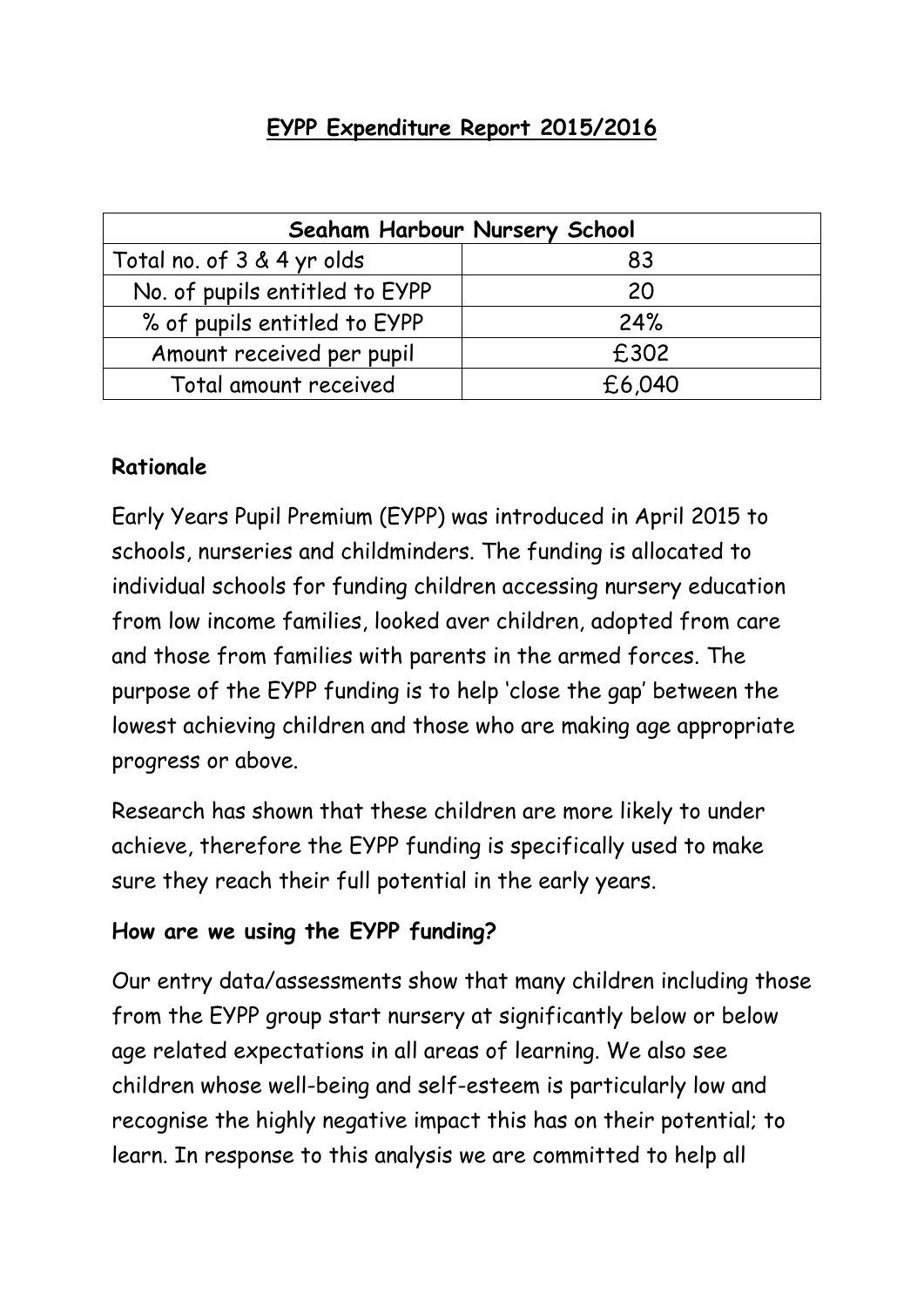children achieve their full potential by providing a high quality rich environment delivered through high quality teaching and learning experiences. The 3 Prime areas of learning will be addressed through the EYPP funding as they are crucial to the children's wider subsequent learning and progress.

| Nature of Support 2015/16                                      |           |                                                      |           |                                                                                                                         |           |                                                                                                                                                                                                                                                                                                                   |
|----------------------------------------------------------------|-----------|------------------------------------------------------|-----------|-------------------------------------------------------------------------------------------------------------------------|-----------|-------------------------------------------------------------------------------------------------------------------------------------------------------------------------------------------------------------------------------------------------------------------------------------------------------------------|
| Targeted support across nursery linked to PSED, CLL & Physical |           |                                                      |           |                                                                                                                         |           |                                                                                                                                                                                                                                                                                                                   |
| through extended and enriched learning activities.             |           |                                                      |           |                                                                                                                         |           |                                                                                                                                                                                                                                                                                                                   |
|                                                                |           |                                                      |           |                                                                                                                         |           |                                                                                                                                                                                                                                                                                                                   |
| ITEM/PROJECT                                                   |           | COST                                                 |           | OBJECTIVE/DESCRIPTION<br>OF ACTIVITY                                                                                    |           | PREDICTED OUTCOME                                                                                                                                                                                                                                                                                                 |
| PSED/CLL<br><b>Intervention</b>                                | $\bullet$ | £4,500<br>1 day<br>per<br>week<br>across<br>the year | $\bullet$ | Targeted support to<br>improve concentration,<br>involvement/engagement,<br>social skills and<br>vocabulary development | $\bullet$ | Children will:<br>develop<br>$\circ$<br>language and<br>communication<br>skills<br>develop skills in<br>$\circ$<br>sharing/turn<br>taking<br>raise self-<br>$\Omega$<br>esteem,<br>enjoyment and<br>motivation<br>acquire new<br>$\circ$<br>skills                                                                |
| Additional<br>story/rhyme<br>bags                              | $\bullet$ | £1,540                                               | $\bullet$ | Children to borrow<br>story/rhyme bags to use<br>at homes with families                                                 |           | Children will:<br>Develop<br>$\circ$<br>language &<br>communication<br>skills<br>Improve and<br>$\circ$<br>widen literacy<br>skills<br>Widen<br>$\circ$<br>experience<br>knowledge of<br>stories and<br>rhymes<br>Improve<br>$\circ$<br>learning<br>opportunities<br>at home by<br>sharing books<br>with families |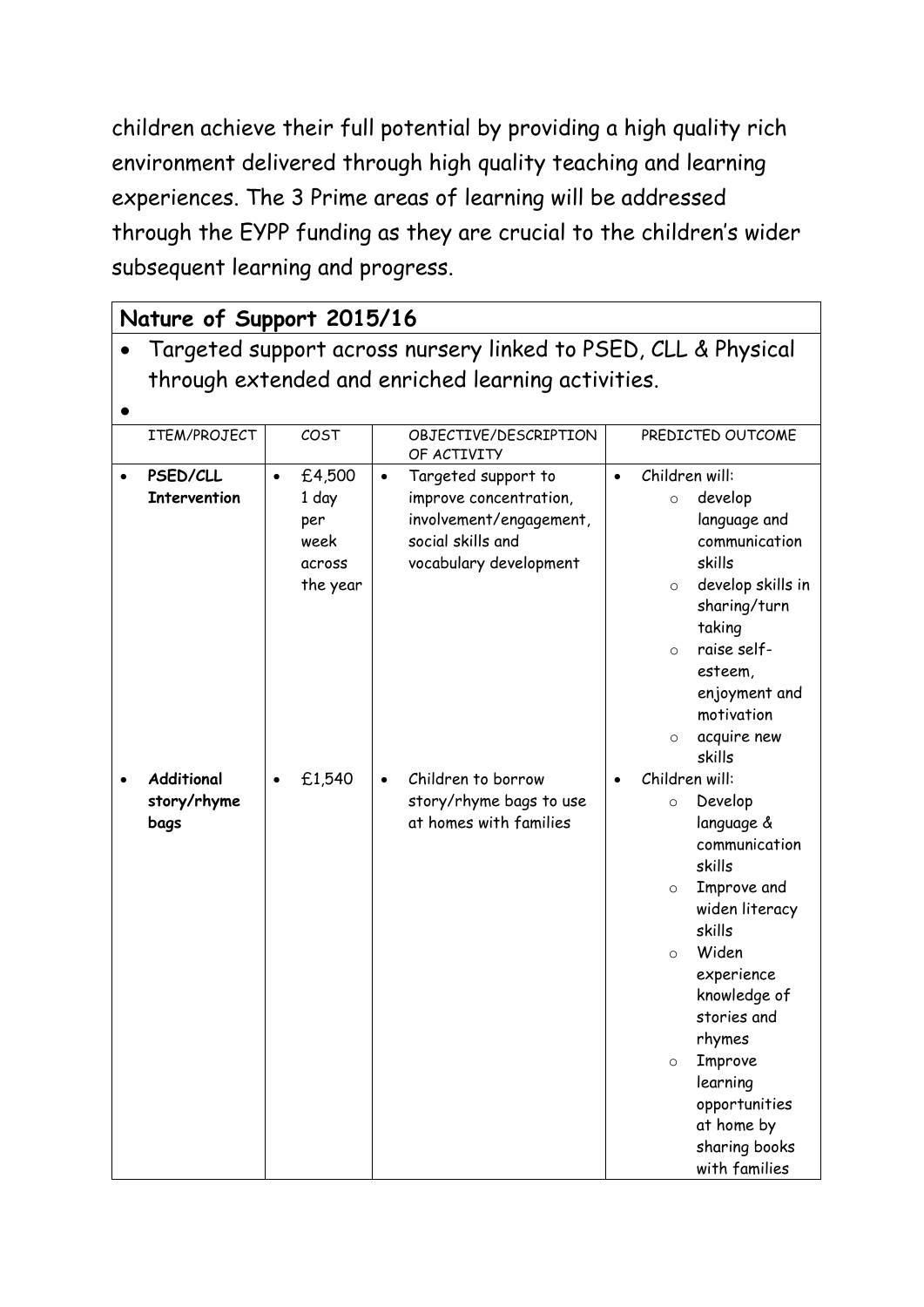## **Measuring the impact of EYPP spending 2015/16**

The table below shows the increase in EYPP children achieving ARE (age related expectations) from the beginning of Nursery to the end for the Prime areas of learning.

|             | ARE ON ENTRY | ARE ON EXIT |
|-------------|--------------|-------------|
| PSED        |              | 57          |
| CLL         | 38           | 40          |
| <b>PHYS</b> | 50           | 65          |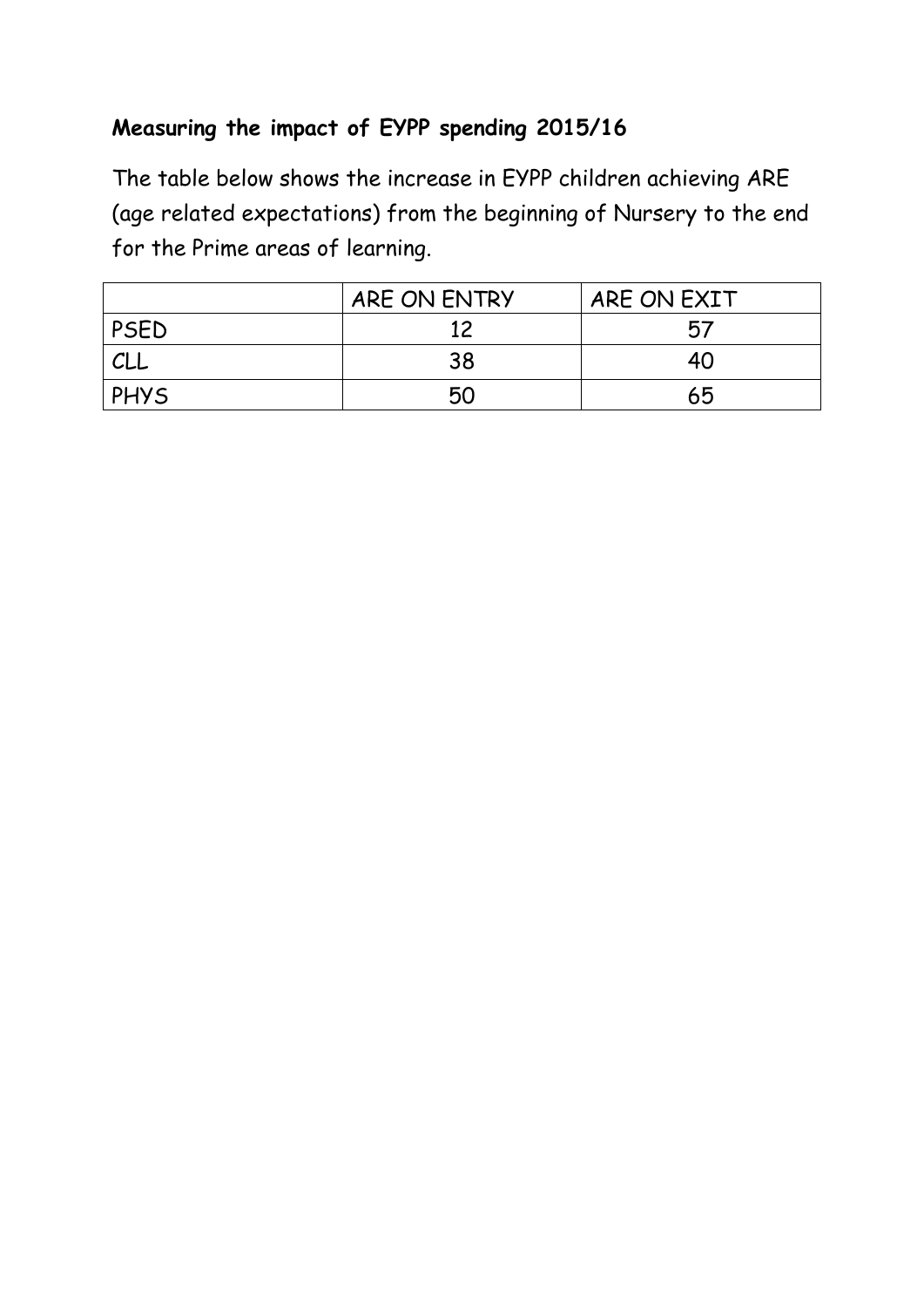# **EYPP Strategy 2016/17**

| Seaham Harbour Nursery School  |        |  |  |  |
|--------------------------------|--------|--|--|--|
| Total no. of 3 & 4 yr olds     | 83     |  |  |  |
| No. of pupils entitled to EYPP | 17     |  |  |  |
| % of pupils entitled to EYPP   | 21%    |  |  |  |
| Amount received per pupil      | £302   |  |  |  |
| Total amount received          | £5,134 |  |  |  |

| Area for<br>Development                                                                                                  | <b>Strategy including</b><br>rationale                                                                                                                                                                                                                                                                                                                               | No of<br>Children | Cost                                                                                                   | Evaluation | Impact |
|--------------------------------------------------------------------------------------------------------------------------|----------------------------------------------------------------------------------------------------------------------------------------------------------------------------------------------------------------------------------------------------------------------------------------------------------------------------------------------------------------------|-------------------|--------------------------------------------------------------------------------------------------------|------------|--------|
| <b>Prime Areas</b><br>o Communication<br>and Language<br>o Personal, Social<br>and Emotional<br>o Physical<br>Happiness, | Our on-entry assessments show<br>many children, including those<br>from the EYPP group start<br>nursery school at significantly<br>below/below age related stages<br>of attainment within PSED, C&L<br>and Physical Development. We<br>also see children whose<br>well-being and self-esteem is<br>particularly low and recognise<br>the highly negative impact this | 17                | £4,500 1 day $x$<br>week across year<br>(MT)<br>£576(1 $\times$ week for<br>6 weeks) (Simply<br>Sport) |            |        |